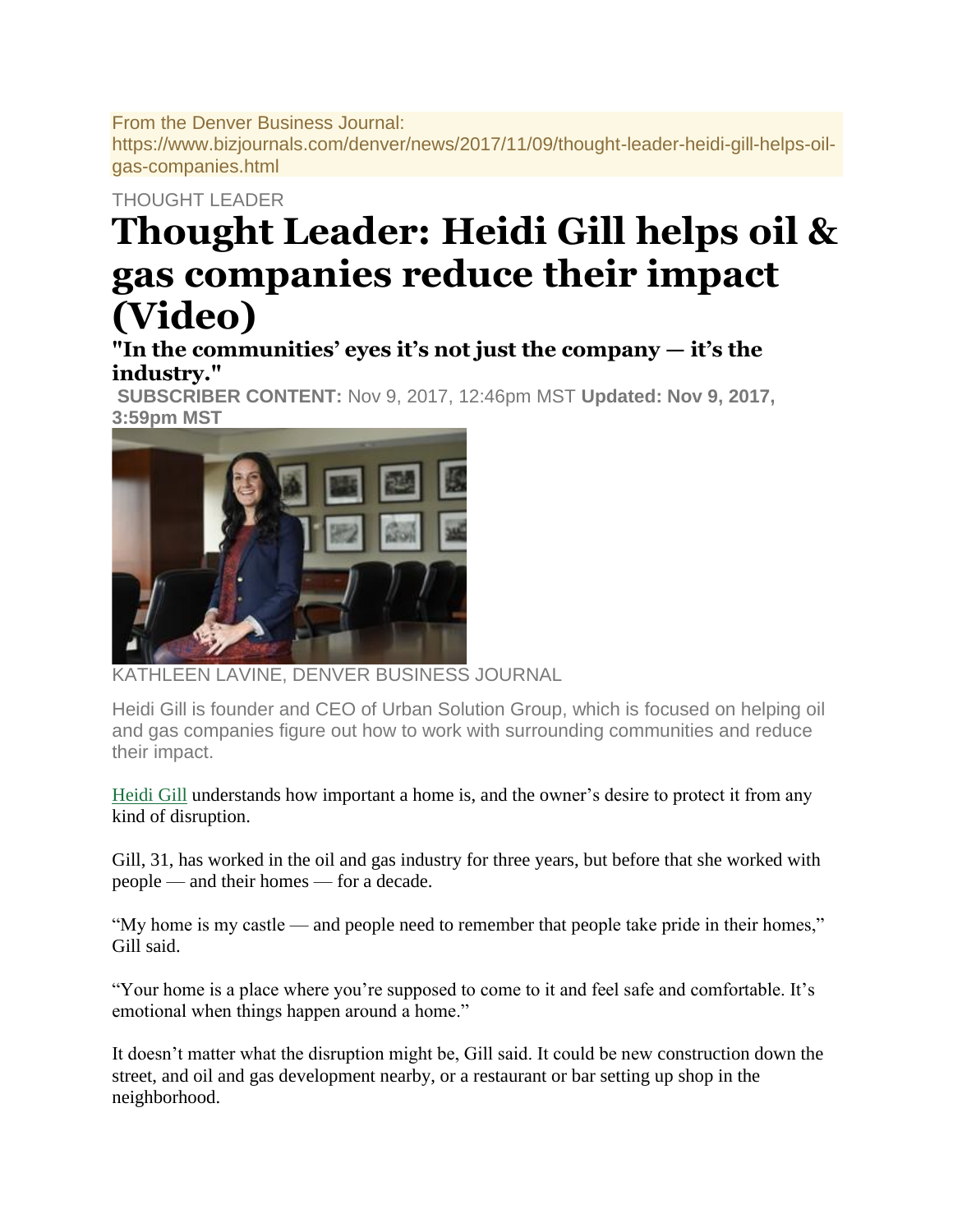"People don't want those impacts. The question is, what can we do to have a successful business in close proximity to homes? How do we make it socially compatible, regardless of the industry?" Gill said.

So after she left [Anadarko Petroleum Corp.](http://companies.bizjournals.com/profile/anadarko/129294/) (NYSE: APC) in May, where she oversaw the planning and execution of efforts to reduce the impact of drilling rigs and oil and gas operations on nearby neighborhoods, Gill founded her own company: Urban Solution Group.

Initially, Denver-based Urban Solution Group is focused on helping oil and gas companies figure out how to work with surrounding communities and reduce their impact. She expects to have five people on board by the end of the year and is working on raising between \$4 million and \$10 million to get the company off the ground.

"I'm passionate about sourcing oil and gas in the U.S. and I know it can be done environmentally and socially responsibly," Gill said.

At Anadarko, she built mitigation plans that looked at existing conditions for noise, light, dust and odors before the drilling rig was moved into position. That baseline information is crucial to assessing the impacts of the rig, and proactively work with engineers, residents, local governments and homeowner associations ahead of time.

Urban Solution Group came about, Gill said, because she "wanted to do everything that I was doing at Anadarko, but be able to offer it to all our operators."

Large energy companies hire staff to work with local communities, but smaller companies also need help, Gill said. "We need them to be just as successful, because in the communities' eyes it's not just the company — it's the industry."

"It's so important for our industry and in Colorado there are so many people who want to live here — and it's also on top of one of the most active oil fields in the U.S. [in the Denver-Julesburg Basin north and east of Denver]," she said.

She thinks the biggest problem between the industry and communities is the gulf in communication and understanding. "So many things can be helped with good communications," Gill said, adding that even when a homeowner or community doesn't want to engage, companies should try it anyway.

Gill's company also bringing technology to bear.

After listening to complaints about soundwalls around oil and gas operations — the giant, temporary 30-foot tall walls of tan fabric erected to block sound, light, dust and odors — Gill designed a new kind of wall.

"Perception does matter, and the walls that are out there right now just don't look good. They don't look professional and clean," Gill said.